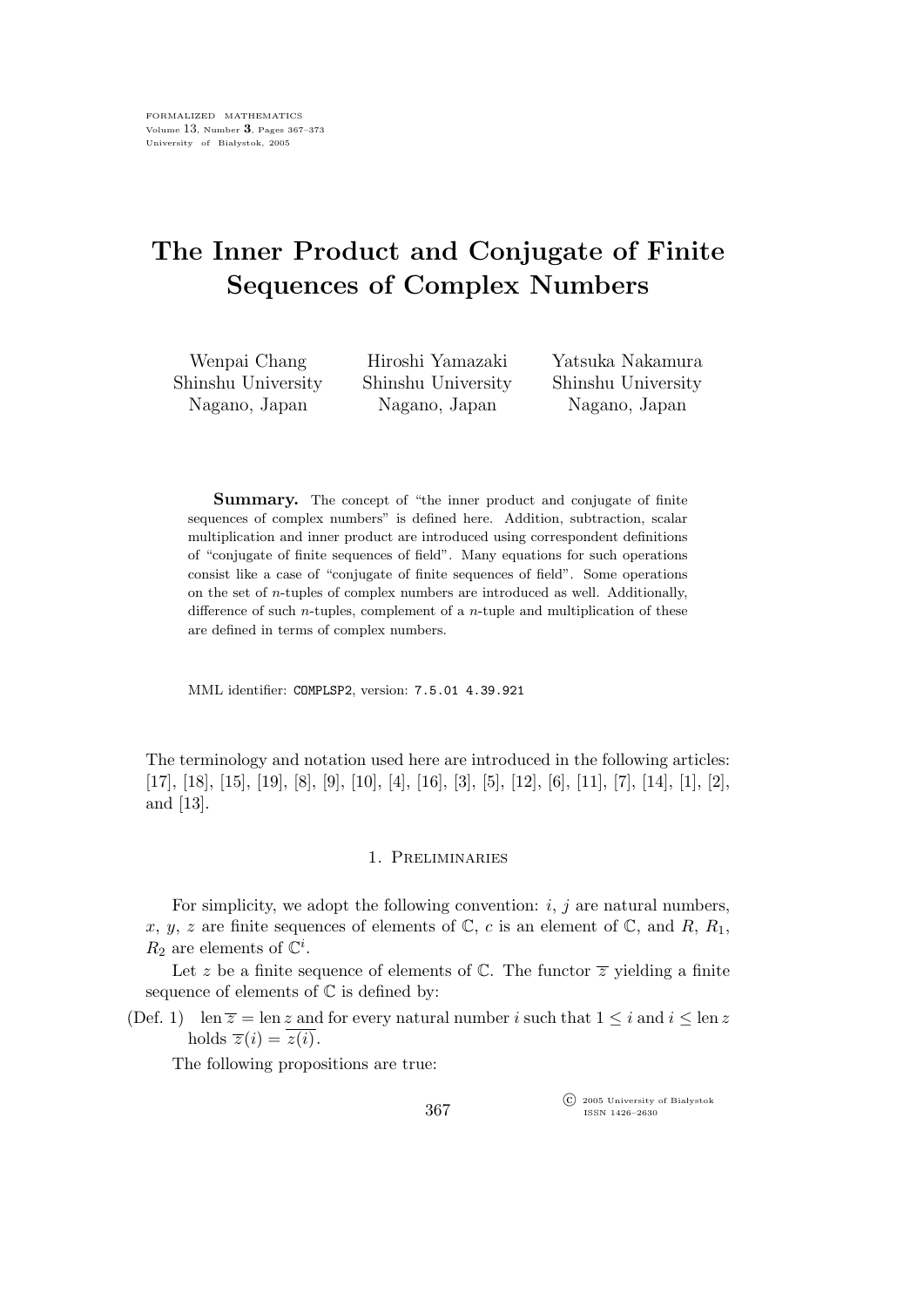## 368 wenpal change et al.

- (1) If  $i \in \text{dom}(x+y)$ , then  $(x+y)(i) = x(i) + y(i)$ .
- (2) If  $i \in \text{dom}(x y)$ , then  $(x y)(i) = x(i) y(i)$ .

Let us consider i,  $R_1$ ,  $R_2$ . Then  $R_1 - R_2$  is an element of  $\mathbb{C}^i$ .

Let us consider i,  $R_1$ ,  $R_2$ . Then  $R_1 + R_2$  is an element of  $\mathbb{C}^i$ .

Let us consider i, let r be a complex number, and let us consider  $R$ . Then  $r \cdot R$  is an element of  $\mathbb{C}^i$ .

We now state a number of propositions:

- (3) For every complex number a and for every finite sequence x of elements of  $\mathbb C$  holds  $\operatorname{len}(a \cdot x) = \operatorname{len} x$ .
- (4) For every finite sequence x of elements of  $\mathbb C$  holds dom  $x = \text{dom}(-x)$ .
- (5) For every finite sequence x of elements of  $\mathbb C$  holds len $(-x) = \text{len } x$ .
- (6) For all finite sequences  $x_1, x_2$  of elements of C such that  $\text{len } x_1 = \text{len } x_2$ holds  $len(x_1 + x_2) = len x_1$ .
- (7) For all finite sequences  $x_1, x_2$  of elements of  $\mathbb C$  such that len  $x_1 = \text{len } x_2$ holds  $len(x_1 - x_2) = len x_1$ .
- (8) Every finite sequence f of elements of  $\mathbb C$  is an element of  $\mathbb C^{\text{len }f}$ .
- (9)  $R_1 R_2 = R_1 + -R_2$ .
- (10) For all finite sequences x, y of elements of  $\mathbb C$  such that len  $x = \text{len } y$  holds  $x - y = x - y$ .
- $(11) \quad (-1) \cdot R = -R.$
- (12) For every finite sequence x of elements of  $\mathbb C$  holds  $(-1) \cdot x = -x$ .
- (13) For every finite sequence x of elements of  $\mathbb C$  holds  $(-x)(i) = -x(i)$ . Let us consider *i*, R. Then  $-R$  is an element of  $\mathbb{C}^i$ . The following propositions are true:
- (14) If  $c = R(j)$ , then  $(-R)(j) = -c$ .
- (15) For every complex number a holds  $dom(a \cdot x) = dom x$ .
- (16) For every complex number a holds  $(a \cdot x)(i) = a \cdot x(i)$ .
- (17) For every complex number a holds  $\overline{a \cdot x} = \overline{a} \cdot \overline{x}$ .
- (18)  $(R_1 + R_2)(j) = R_1(j) + R_2(j).$
- (19) For all finite sequences  $x_1, x_2$  of elements of C such that len  $x_1 = \text{len } x_2$ holds  $\overline{x_1 + x_2} = \overline{x_1} + \overline{x_2}$ .
- (20)  $(R_1 R_2)(j) = R_1(j) R_2(j).$
- (21) For all finite sequences  $x_1, x_2$  of elements of C such that len  $x_1 = \text{len } x_2$ holds  $\overline{x_1 - x_2} = \overline{x_1} - \overline{x_2}$ .
- (22) For every finite sequence z of elements of  $\mathbb C$  holds  $\overline{\overline{z}} = z$ .
- (23) For every finite sequence z of elements of  $\mathbb C$  holds  $\overline{-z} = -\overline{z}$ .
- (24) For every complex number z holds  $z + \overline{z} = 2 \cdot \Re(z)$ .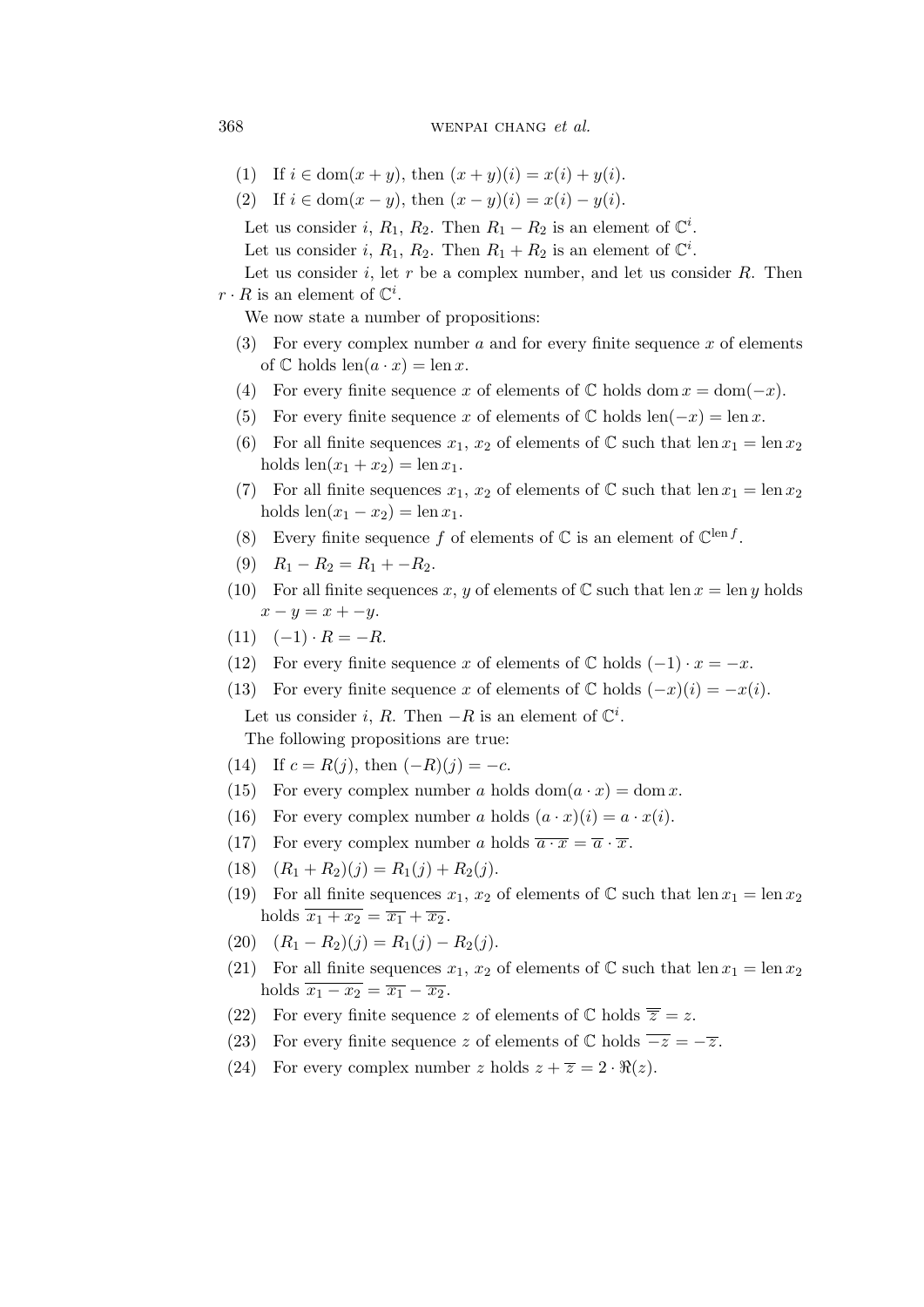- (25) For all finite sequences x, y of elements of  $\mathbb C$  such that len  $x = \text{len } y$  holds  $(x - y)(i) = x(i) - y(i).$
- (26) For all finite sequences x, y of elements of  $\mathbb C$  such that len  $x = \text{len } y$  holds  $(x + y)(i) = x(i) + y(i).$

Let z be a finite sequence of elements of  $\mathbb{C}$ . The functor  $\Re(z)$  yields a finite sequence of elements of  $\mathbb R$  and is defined as follows:

(Def. 2)  $\Re(z) = \frac{1}{2} \cdot (z + \overline{z}).$ 

One can prove the following proposition

(27) For every complex number z holds  $z - \overline{z} = 2 \cdot \Im(z) \cdot i$ .

Let z be a finite sequence of elements of  $\mathbb{C}$ . The functor  $\Im(z)$  yielding a finite sequence of elements of  $\mathbb R$  is defined as follows:

(Def. 3)  $\Im(z) = \left(-\frac{1}{2}\right)$  $(\frac{1}{2} \cdot i) \cdot (z - \overline{z}).$ 

Let x, y be finite sequences of elements of  $\mathbb{C}$ . The functor  $|(x,y)|$  yields an element of C and is defined by:

 $|\text{Def. 4)} |(x,y)| = (|(\Re(x), \Re(y))| - i \cdot |(\Re(x), \Im(y))| + i \cdot |(\Im(x), \Re(y))| +$  $|(\Im(x), \Im(y))|.$ 

We now state four propositions:

- (28) For all finite sequences x, y, z of elements of  $\mathbb C$  such that len  $x = \text{len } y$ and len  $y = \text{len } z$  holds  $x + (y + z) = (x + y) + z$ .
- (29) For all finite sequences x, y of elements of  $\mathbb C$  such that len  $x = \text{len } y$  holds  $x + y = y + x.$
- (30) Let c be a complex number and x, y be finite sequences of elements of C. If len  $x = \ln y$ , then  $c \cdot (x + y) = c \cdot x + c \cdot y$ .
- (31) For all finite sequences x, y of elements of  $\mathbb C$  such that len  $x = \text{len } y$  holds  $x - y = x - y.$

Let us consider *i*, *c*. Then  $i \mapsto c$  is an element of  $\mathbb{C}^i$ .

Next we state a number of propositions:

- (32) For all finite sequences x, y of elements of  $\mathbb C$  such that len  $x = \text{len } y$  and  $x + y = 0^{\text{len } x}_{\mathbb{C}}$  holds  $x = -y$  and  $y = -x$ .
- (33) For every finite sequence x of elements of  $\mathbb C$  holds  $x + 0^{\text{len } x}_{\mathbb C} = x$ .
- (34) For every finite sequence x of elements of  $\mathbb C$  holds  $x + -x = 0^{\text{len }x}_{\mathbb C}$ .
- (35) For all finite sequences x, y of elements of  $\mathbb C$  such that len  $x = \text{len } y$  holds  $-(x + y) = -x + -y.$
- (36) For all finite sequences x, y, z of elements of  $\mathbb C$  such that len  $x = \text{len } y$ and len  $y = \text{len } z$  holds  $x - y - z = x - (y + z)$ .
- (37) For all finite sequences x, y, z of elements of  $\mathbb C$  such that len  $x = \text{len } y$ and len  $y = \text{len } z$  holds  $x + (y - z) = (x + y) - z$ .
- (38) For every finite sequence x of elements of  $\mathbb C$  holds  $-x=x$ .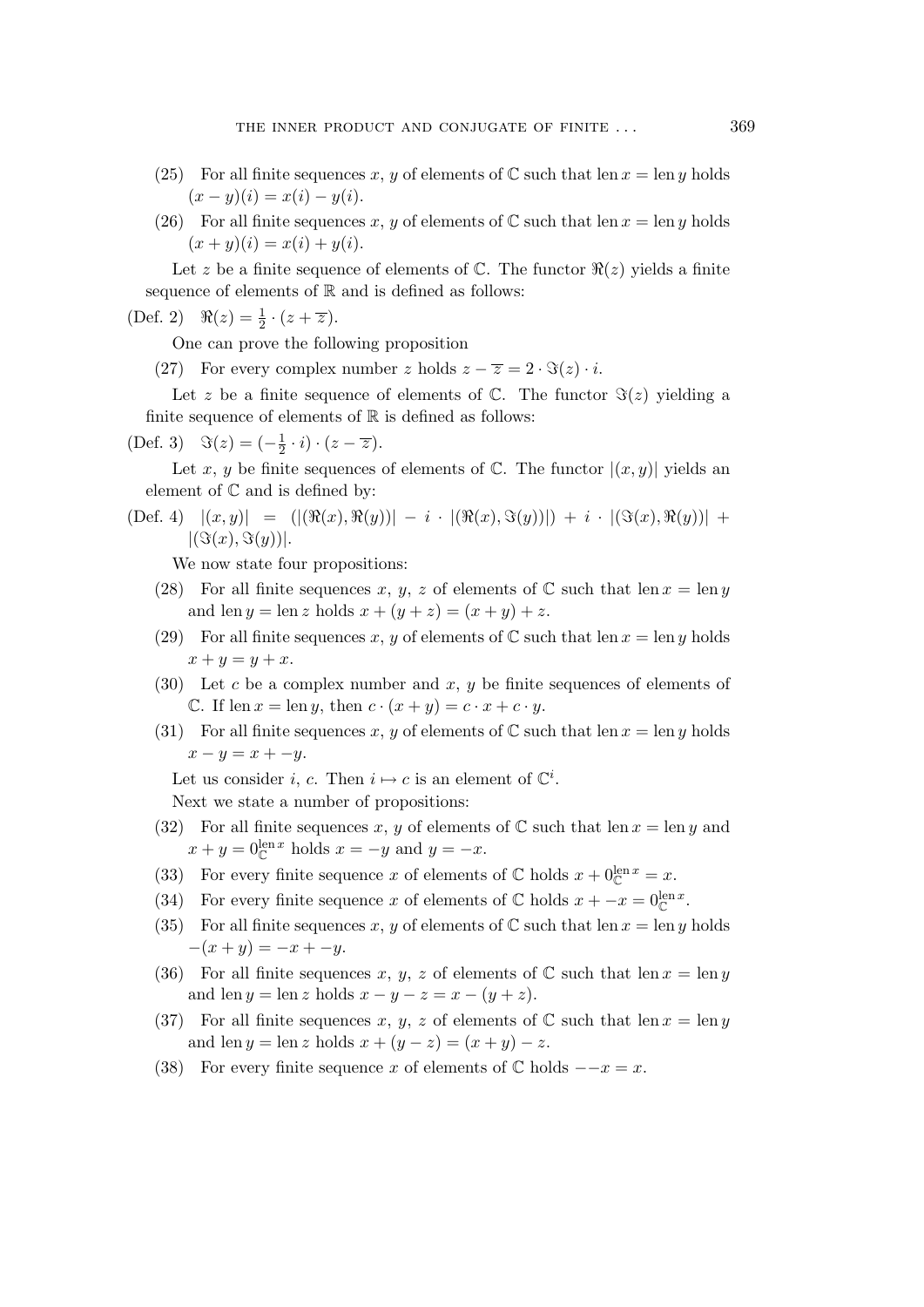### 370 wenpal change et al.

- (39) For all finite sequences x, y of elements of C such that len  $x = \text{len } y$  holds  $-(x - y) = -x + y.$
- (40) For all finite sequences x, y, z of elements of  $\mathbb C$  such that len  $x = \text{len } y$ and len  $y = \text{len } z$  holds  $x - (y - z) = (x - y) + z$ .
- (41) For every complex number c holds  $c \cdot 0^{\text{len } x}_{\mathbb{C}} = 0^{\text{len } x}_{\mathbb{C}}$ .
- (42) For every complex number c holds  $-c \cdot x = c \cdot -x$ .
- (43) Let c be a complex number and x, y be finite sequences of elements of C. If len  $x = \text{len } y$ , then  $c \cdot (x - y) = c \cdot x - c \cdot y$ .
- (44) For all elements  $x_1, y_1$  of C and for all real numbers  $x_2, y_2$  such that  $x_1 = x_2$  and  $y_1 = y_2$  holds  $+\mathbb{C}(x_1, y_1) = +\mathbb{R}(x_2, y_2)$ .

In the sequel C is a function from  $\{ \mathbb{C}, \mathbb{C} \}$  into  $\mathbb{C}$  and G is a function from  $\lbrack: \mathbb{R}, \mathbb{R} \rbrack$  into  $\mathbb{R}$ .

One can prove the following proposition

(45) Let  $x_1, y_1$  be finite sequences of elements of  $\mathbb C$  and  $x_2, y_2$  be finite sequences of elements of R. Suppose  $x_1 = x_2$  and  $y_1 = y_2$  and len  $x_1 =$ len  $y_2$  and for every i such that  $i \in \text{dom } x_1$  holds  $C(x_1(i), y_1(i)) = G(x_2(i),$  $y_2(i)$ ). Then  $C^{\circ}(x_1, y_1) = G^{\circ}(x_2, y_2)$ .

Let z be a finite sequence of elements of R and let i be a set. Then  $z(i)$  is an element of R.

We now state several propositions:

- (46) Let  $x_1, y_1$  be finite sequences of elements of  $\mathbb C$  and  $x_2, y_2$  be finite sequences of elements of R. If  $x_1 = x_2$  and  $y_1 = y_2$  and len  $x_1 = \text{len } y_2$ , then  $(+\infty)^{\circ}(x_1, y_1) = (+\mathbb{R})^{\circ}(x_2, y_2).$
- (47) Let  $x_1, y_1$  be finite sequences of elements of  $\mathbb C$  and  $x_2, y_2$  be finite sequences of elements of R. If  $x_1 = x_2$  and  $y_1 = y_2$  and len  $x_1 = \text{len } y_2$ , then  $x_1 + y_1 = x_2 + y_2$ .
- (48) For every finite sequence x of elements of  $\mathbb C$  holds len  $\Re(x) = \ln x$  and  $len \Im(x) = len x.$
- (49) For all finite sequences x, y of elements of C such that len  $x = \text{len } y$  holds  $\Re(x+y) = \Re(x) + \Re(y)$  and  $\Im(x+y) = \Im(x) + \Im(y)$ .
- (50) Let  $x_1, y_1$  be finite sequences of elements of  $\mathbb C$  and  $x_2, y_2$  be finite sequences of elements of R. If  $x_1 = x_2$  and  $y_1 = y_2$  and len  $x_1 = \text{len } y_2$ , then  $(-<sub>C</sub>)<sup>o</sup>(x<sub>1</sub>, y<sub>1</sub>) = (-<sub>R</sub>)<sup>o</sup>(x<sub>2</sub>, y<sub>2</sub>).$
- (51) Let  $x_1, y_1$  be finite sequences of elements of  $\mathbb C$  and  $x_2, y_2$  be finite sequences of elements of R. If  $x_1 = x_2$  and  $y_1 = y_2$  and len  $x_1 = \text{len } y_2$ , then  $x_1 - y_1 = x_2 - y_2$ .
- (52) For all finite sequences x, y of elements of  $\mathbb C$  such that len  $x = \text{len } y$  holds  $\Re(x-y) = \Re(x) - \Re(y)$  and  $\Im(x-y) = \Im(x) - \Im(y)$ .
- (53) For all complex numbers a, b holds  $a \cdot (b \cdot z) = (a \cdot b) \cdot z$ .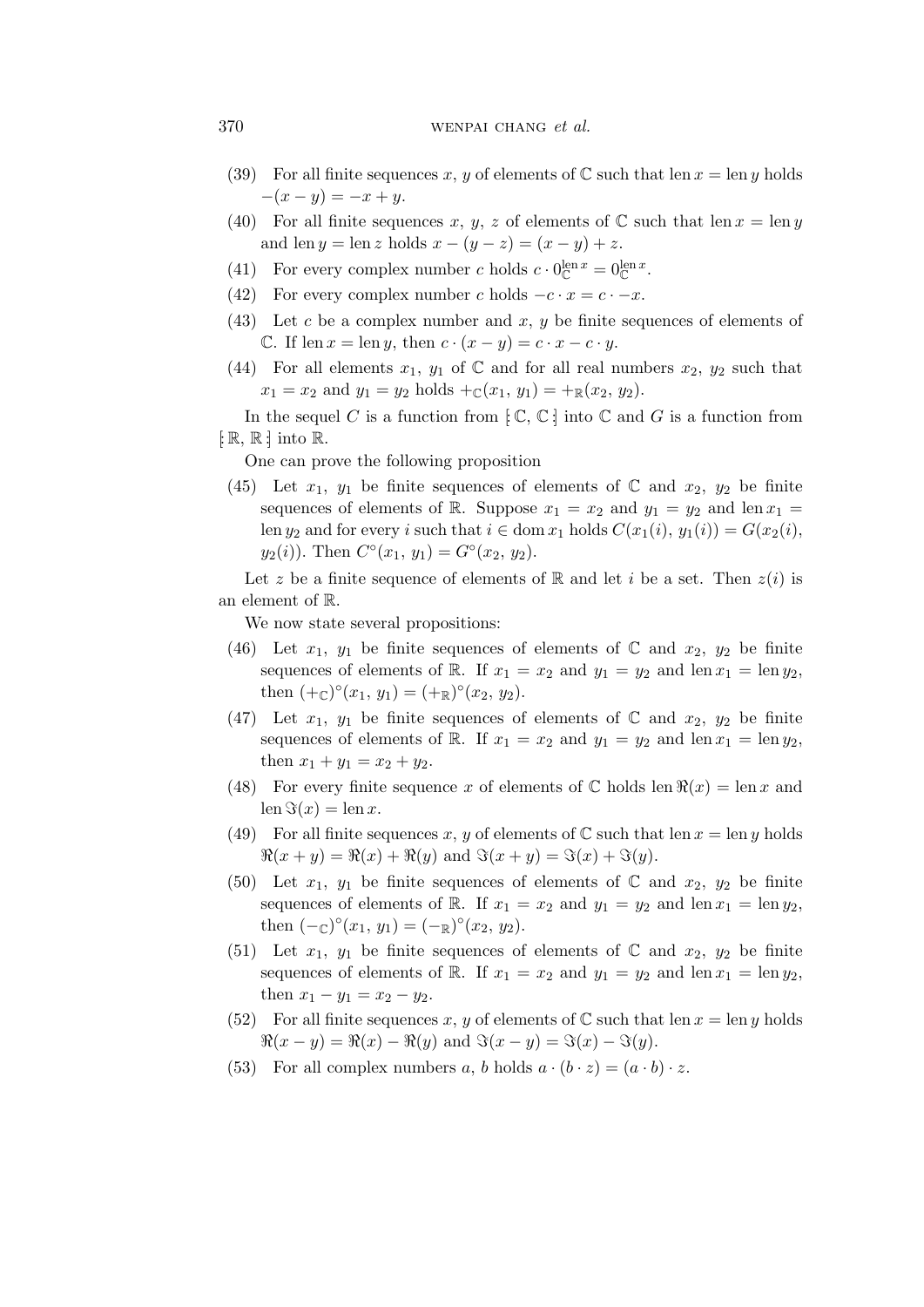(54) For every complex number c holds  $(-c) \cdot x = -c \cdot x$ .

In the sequel h is a function from  $\mathbb C$  into  $\mathbb C$  and g is a function from  $\mathbb R$  into R.

One can prove the following propositions:

- (55) Let  $y_1$  be a finite sequence of elements of C and  $y_2$  be a finite sequence of elements of R. If  $len y_1 = len y_2$  and for every i such that  $i \in dom y_1$ holds  $h(y_1(i)) = g(y_2(i))$ , then  $h \cdot y_1 = g \cdot y_2$ .
- (56) Let  $y_1$  be a finite sequence of elements of  $\mathbb C$  and  $y_2$  be a finite sequence of elements of R. If  $y_1 = y_2$  and len  $y_1 = \text{len } y_2$ , then  $-\text{r} \cdot y_1 = -\text{r} \cdot y_2$ .
- (57) Let  $y_1$  be a finite sequence of elements of C and  $y_2$  be a finite sequence of elements of R. If  $y_1 = y_2$  and len  $y_1 = \text{len } y_2$ , then  $-y_1 = -y_2$ .
- (58) For every finite sequence x of elements of  $\mathbb C$  holds  $\Re(i \cdot x) = -\Im(x)$  and  $\Im(i \cdot x) = \Re(x).$
- (59) For all finite sequences x, y of elements of  $\mathbb C$  such that len  $x = \text{len } y$  holds  $|(i \cdot x, y)| = i \cdot |(x, y)|.$
- (60) For all finite sequences x, y of elements of  $\mathbb C$  such that len  $x = \text{len } y$  holds  $|(x,i\cdot y)| = -i\cdot |(x,y)|.$
- (61) Let  $a_1$  be an element of  $\mathbb{C}$ ,  $y_1$  be a finite sequence of elements of  $\mathbb{C}$ ,  $a_2$  be an element of R, and  $y_2$  be a finite sequence of elements of R. If  $a_1 = a_2$ and  $y_1 = y_2$  and len  $y_1 = \text{len } y_2$ , then  $\cdot \mathcal{L}^{(a_1)} \cdot y_1 = \cdot \mathcal{L}^{a_2} \cdot y_2$ .
- (62) Let  $a_1$  be a complex number,  $y_1$  be a finite sequence of elements of  $\mathbb{C}$ ,  $a_2$  be an element of  $\mathbb{R}$ , and  $y_2$  be a finite sequence of elements of  $\mathbb{R}$ . If  $a_1 = a_2$  and  $y_1 = y_2$  and len  $y_1 = \text{len } y_2$ , then  $a_1 \cdot y_1 = a_2 \cdot y_2$ .
- (63) For all complex numbers a, b holds  $(a + b) \cdot z = a \cdot z + b \cdot z$ .
- (64) For all complex numbers a, b holds  $(a b) \cdot z = a \cdot z b \cdot z$ .
- (65) Let a be an element of  $\mathbb C$  and  $x$  be a finite sequence of elements of  $\mathbb C$ . Then  $\Re(a \cdot x) = \Re(a) \cdot \Re(x) - \Im(a) \cdot \Im(x)$  and  $\Im(a \cdot x) = \Im(a) \cdot \Re(x) + \Im(a) \cdot \Im(a)$  $\Re(a) \cdot \Im(x)$ .

## 2. The Inner Product and Conjugate of Finite Sequences

The following propositions are true:

- (66) For all finite sequences  $x_1, x_2, y$  of elements of C such that len  $x_1 = \text{len } x_2$ and len  $x_2 = \text{len } y$  holds  $|(x_1 + x_2, y)| = |(x_1, y)| + |(x_2, y)|$ .
- (67) For all finite sequences  $x_1, x_2$  of elements of C such that  $\text{len } x_1 = \text{len } x_2$ holds  $|(-x_1,x_2)| = -|(x_1,x_2)|$ .
- (68) For all finite sequences  $x_1, x_2$  of elements of C such that  $\text{len } x_1 = \text{len } x_2$ holds  $|(x_1, -x_2)| = -|(x_1, x_2)|$ .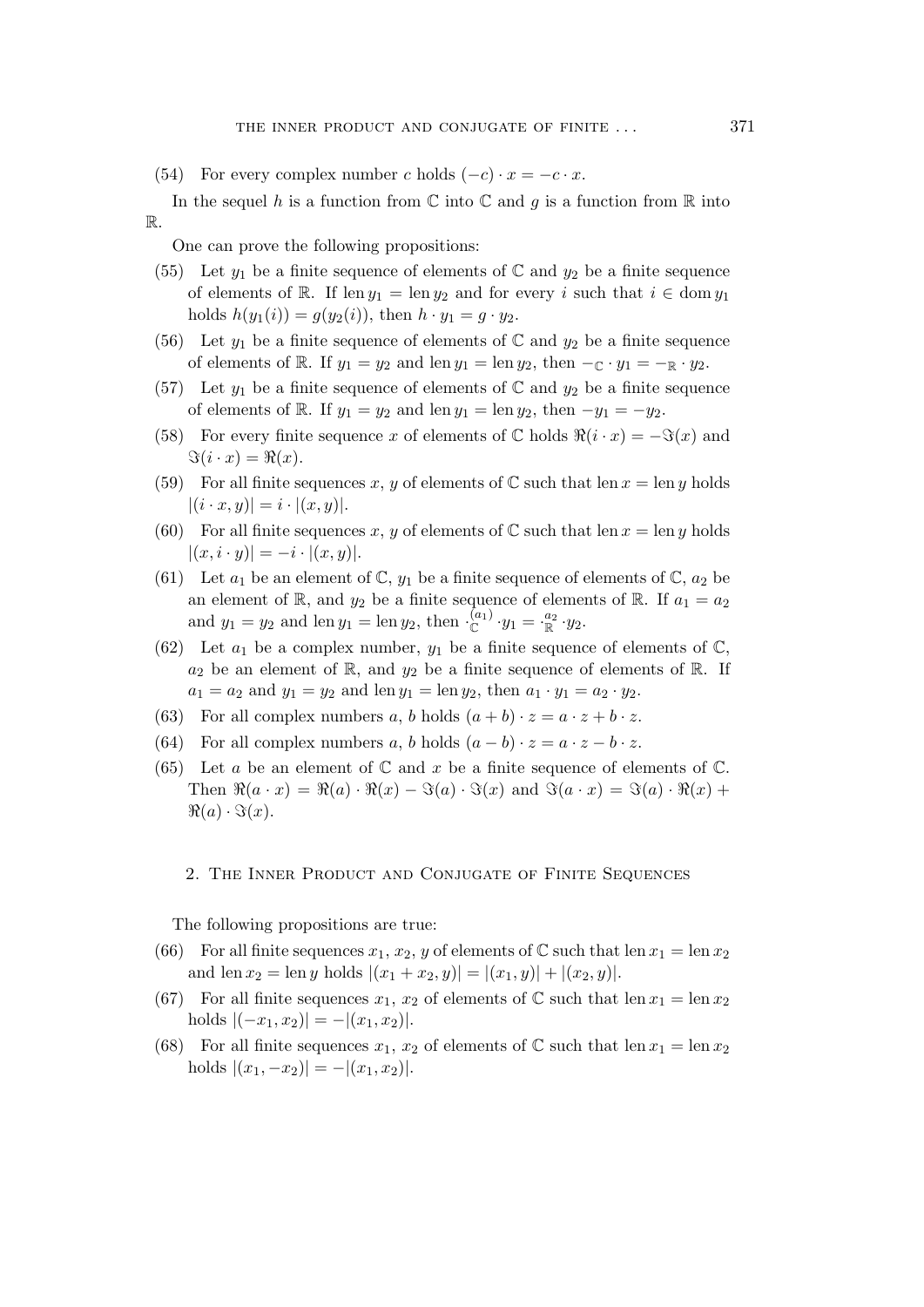## 372 wenpal change et al.

- (69) For all finite sequences  $x_1, x_2$  of elements of C such that len  $x_1 = \text{len } x_2$ holds  $|(-x_1, -x_2)| = |(x_1, x_2)|$ .
- (70) For all finite sequences  $x_1, x_2, x_3$  of elements of  $\mathbb C$  such that len  $x_1 =$ len  $x_2$  and len  $x_2 = \text{len } x_3$  holds  $|(x_1 - x_2, x_3)| = |(x_1, x_3)| - |(x_2, x_3)|$ .
- (71) For all finite sequences x,  $y_1, y_2$  of elements of C such that len  $x = \text{len } y_1$ and len  $y_1 = \text{len } y_2$  holds  $|(x, y_1 + y_2)| = |(x, y_1)| + |(x, y_2)|$ .
- (72) For all finite sequences x,  $y_1, y_2$  of elements of C such that len  $x = \text{len } y_1$ and len  $y_1 = \text{len } y_2$  holds  $|(x, y_1 - y_2)| = |(x, y_1)| - |(x, y_2)|$ .
- (73) Let  $x_1, x_2, y_1, y_2$  be finite sequences of elements of C. If  $\text{len } x_1 = \text{len } x_2$ and len  $x_2 = \text{len } y_1$  and len  $y_1 = \text{len } y_2$ , then  $|(x_1+x_2,y_1+y_2)| = |(x_1,y_1)| +$  $|(x_1,y_2)| + |(x_2,y_1)| + |(x_2,y_2)|.$
- (74) Let  $x_1, x_2, y_1, y_2$  be finite sequences of elements of C. If  $\text{len } x_1 =$ len  $x_2$  and len  $y_1$  and len  $y_1 = \ln y_2$ , then  $|(x_1 - x_2, y_1 - y_2)|$  $(|(x_1,y_1)|-|(x_1,y_2)|-|(x_2,y_1)|)+|(x_2,y_2)|.$
- (75) For all finite sequences x, y of elements of  $\mathbb C$  such that len  $x = \text{len } y$  holds  $|(x, y)| = |(y, x)|$ .
- (76) For all finite sequences x, y of elements of  $\mathbb C$  such that len  $x = \text{len } y$  holds  $|(x + y, x + y)| = |(x, x)| + 2 \cdot \Re(|(x, y)|) + |(y, y)|.$
- (77) For all finite sequences x, y of elements of  $\mathbb C$  such that len  $x = \text{len } y$  holds  $|(x - y, x - y)| = (|(x, x)| - 2 \cdot \Re(|(x, y)|)) + |(y, y)|.$
- (78) For every element a of  $\mathbb C$  and for all finite sequences x, y of elements of C such that len  $x = \text{len } y$  holds  $|(a \cdot x, y)| = a \cdot |(x, y)|$ .
- (79) For every element a of  $\mathbb C$  and for all finite sequences x, y of elements of  $\mathbb C$  such that len  $x = \text{len } y$  holds  $|(x, a \cdot y)| = \overline{a} \cdot |(x, y)|$ .
- (80) Let a, b be elements of  $\mathbb C$  and  $x, y, z$  be finite sequences of elements of  $\mathbb C$ . If len  $x = \text{len } y$  and len  $y = \text{len } z$ , then  $|(a \cdot x + b \cdot y, z)| = a \cdot |(x, z)| + b \cdot |(y, z)|$ .
- (81) Let a, b be elements of  $\mathbb C$  and  $x, y, z$  be finite sequences of elements of  $\mathbb C$ . If len  $x = \text{len } y$  and len  $y = \text{len } z$ , then  $|(x, a \cdot y + b \cdot z)| = \overline{a} \cdot |(x, y)| + \overline{b} \cdot |(x, z)|$ .

#### **REFERENCES**

- [1] Kanchun and Yatsuka Nakamura. The inner product of finite sequences and of points of n-dimensional topological space. Formalized Mathematics,  $11(2):179-183$ , 2003.
- [2] Grzegorz Bancerek. The ordinal numbers. Formalized Mathematics, 1(1):91–96, 1990.
- [3] Grzegorz Bancerek and Krzysztof Hryniewiecki. Segments of natural numbers and finite sequences. Formalized Mathematics, 1(1):107-114, 1990.
- Czesław Byliński. Binary operations. Formalized Mathematics,  $1(1):175-180$ , 1990.
- [5] Czesław Byliński. Binary operations applied to finite sequences. Formalized Mathematics, 1(4):643–649, 1990.
- [6] Czesław Byliński. The complex numbers. Formalized Mathematics,  $1(3)$ :507–513, 1990.
- [7] Czesław Byliński. Finite sequences and tuples of elements of a non-empty sets. Formalized Mathematics, 1(**3**):529–536, 1990.
- [8] Czesław Byliński. Functions and their basic properties. Formalized Mathematics,  $1(1):$ 55– 65, 1990.